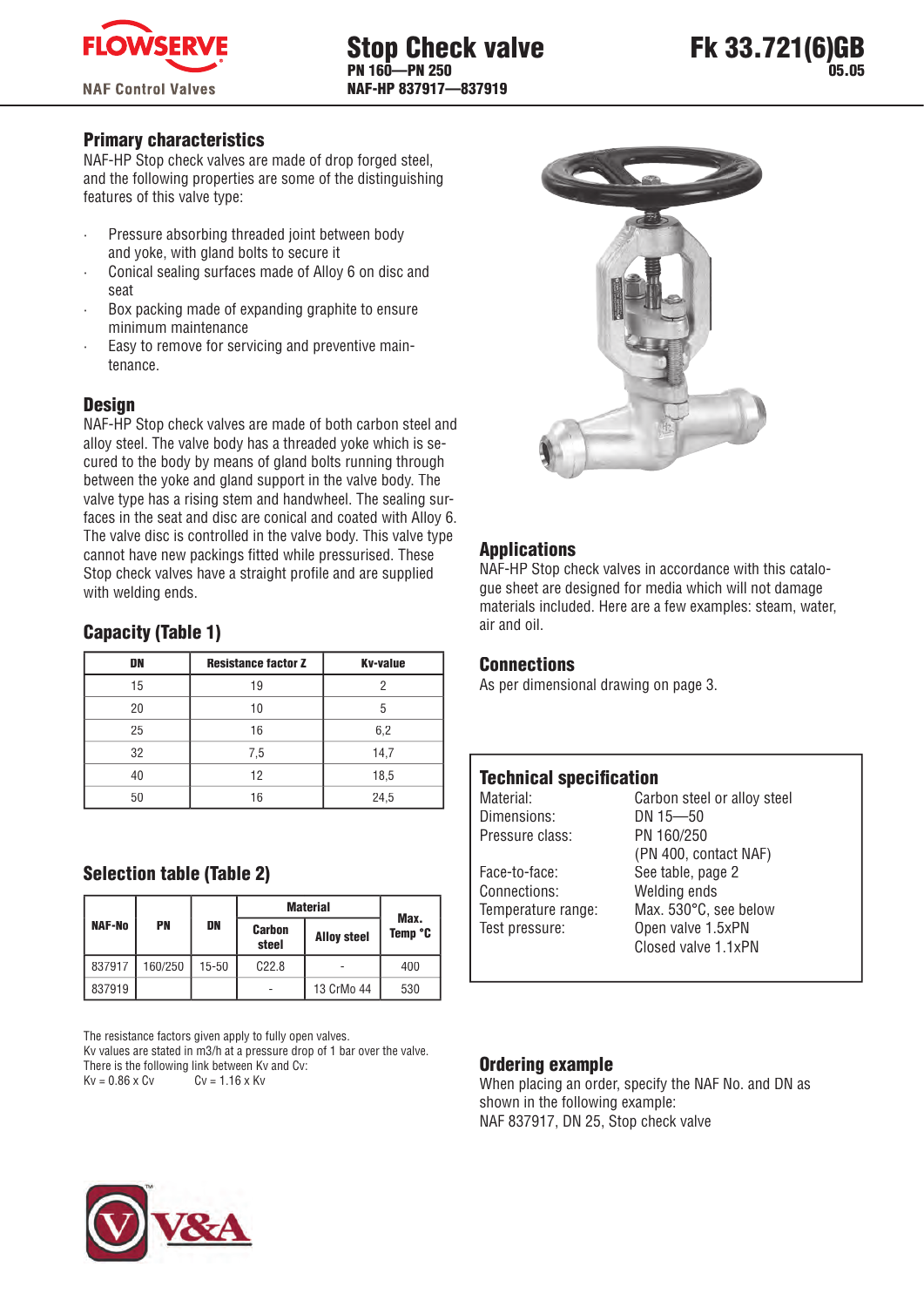

# **Material specification (Table 3)**

| Pos            | Part              | <b>Material</b>                       |                                         |  |  |  |  |  |  |
|----------------|-------------------|---------------------------------------|-----------------------------------------|--|--|--|--|--|--|
|                |                   | <b>NAF837917</b>                      | <b>NAF837919</b>                        |  |  |  |  |  |  |
| $\overline{1}$ | Body              | C <sub>22.8</sub>                     | 13 CrMo 44                              |  |  |  |  |  |  |
| $\overline{2}$ | Seat              | Alloy 6                               | Alloy 6                                 |  |  |  |  |  |  |
| $3*$           | Disc              | Alloy 6                               | Alloy 6                                 |  |  |  |  |  |  |
| $\overline{4}$ | Washer            | Stainless steel W 1.4301              | Stainless steel W 1.4301                |  |  |  |  |  |  |
| $5*$           | Stem packing      | Graphite                              | Graphite                                |  |  |  |  |  |  |
| $\overline{7}$ | Gland flange      | C <sub>22.8</sub>                     | C22.8                                   |  |  |  |  |  |  |
| 8              | Gland             | Stainless steel W 1.4301              | Stainless steel W 1.4301                |  |  |  |  |  |  |
| 9              | Gland bolt<br>Nut | <b>ASTM A 193 B7</b><br>ASTM A 194 2H | <b>ASTM A 193 B7 A</b><br>ASTM A 194 2H |  |  |  |  |  |  |
| 10             | Stem              | 17Cr 1 Mo W 1.422                     | 17Cr 1 Mo W 1.422                       |  |  |  |  |  |  |
| 12             | Yoke              | C <sub>22.8</sub>                     | C22.8                                   |  |  |  |  |  |  |
| 13             | Stem nut          | Al. bronze                            | Al. bronze                              |  |  |  |  |  |  |
| 14             | Handwheel         | Steel                                 | Steel                                   |  |  |  |  |  |  |
| 21             | Nut               | Steel                                 | Steel                                   |  |  |  |  |  |  |
| 27             | Spring washer     | Steel                                 | Steel                                   |  |  |  |  |  |  |
| 50             | Pin               | Steel, tempered                       | Steel, tempered                         |  |  |  |  |  |  |

\*Recommended spares

# Dimensions and mass (Table 4)

| <b>NAF-No</b> | <b>PN</b> | DN | <b>Joint</b><br>shape | d, | $\mathbf{d}_{2}$ |     | H** | ØA | ØA | C  | R   | Mass,<br>kg |
|---------------|-----------|----|-----------------------|----|------------------|-----|-----|----|----|----|-----|-------------|
| 837917        | 160/250   | 15 | ŋ                     | 14 | 22               | 210 | 220 | 11 | 11 | 25 | 150 | 3,8         |
| 837919        |           | 20 | ŋ<br>∠                | 19 | 28               | 230 | 278 | 16 | 18 | 38 | 200 | 7,4         |
|               |           | 25 | ŋ<br>∠                | 24 | 34               | 230 | 278 | 20 | 18 | 38 | 200 | 7,4         |
|               |           | 32 | ŋ<br>∠                | 31 | 43               | 300 | 455 | 30 | 36 | 72 | 350 | 31          |
|               |           | 40 | C                     | 36 | 49               | 300 | 455 | 30 | 36 | 72 | 350 | 31          |
|               |           | 50 | ŋ                     | 44 | 61               | 300 | 455 | 40 | 36 | 72 | 350 | 31          |

Dimension in mm \*\* Open valve

# Working pressure and temperature (Table 5)

|               |           | Max. temperature °C   |     |     |     |     |     |     |     |     |     |     |     |     |     |
|---------------|-----------|-----------------------|-----|-----|-----|-----|-----|-----|-----|-----|-----|-----|-----|-----|-----|
| <b>NAF-No</b> | <b>PN</b> | 20                    | 150 | 200 | 250 | 300 | 350 | 400 | 425 | 450 | 475 | 500 | 510 | 520 | 530 |
|               |           | Max. pressure bar (e) |     |     |     |     |     |     |     |     |     |     |     |     |     |
| 837917        | 160/250   | 250                   | 250 | 244 | 228 | 200 | 156 | 112 |     |     |     |     | -   | -   |     |
| 837919        | 160/250   | 250                   | 250 | 250 | 250 | 250 | 238 | 227 | 223 | 217 | 206 | 184 | 154 | 124 | 97  |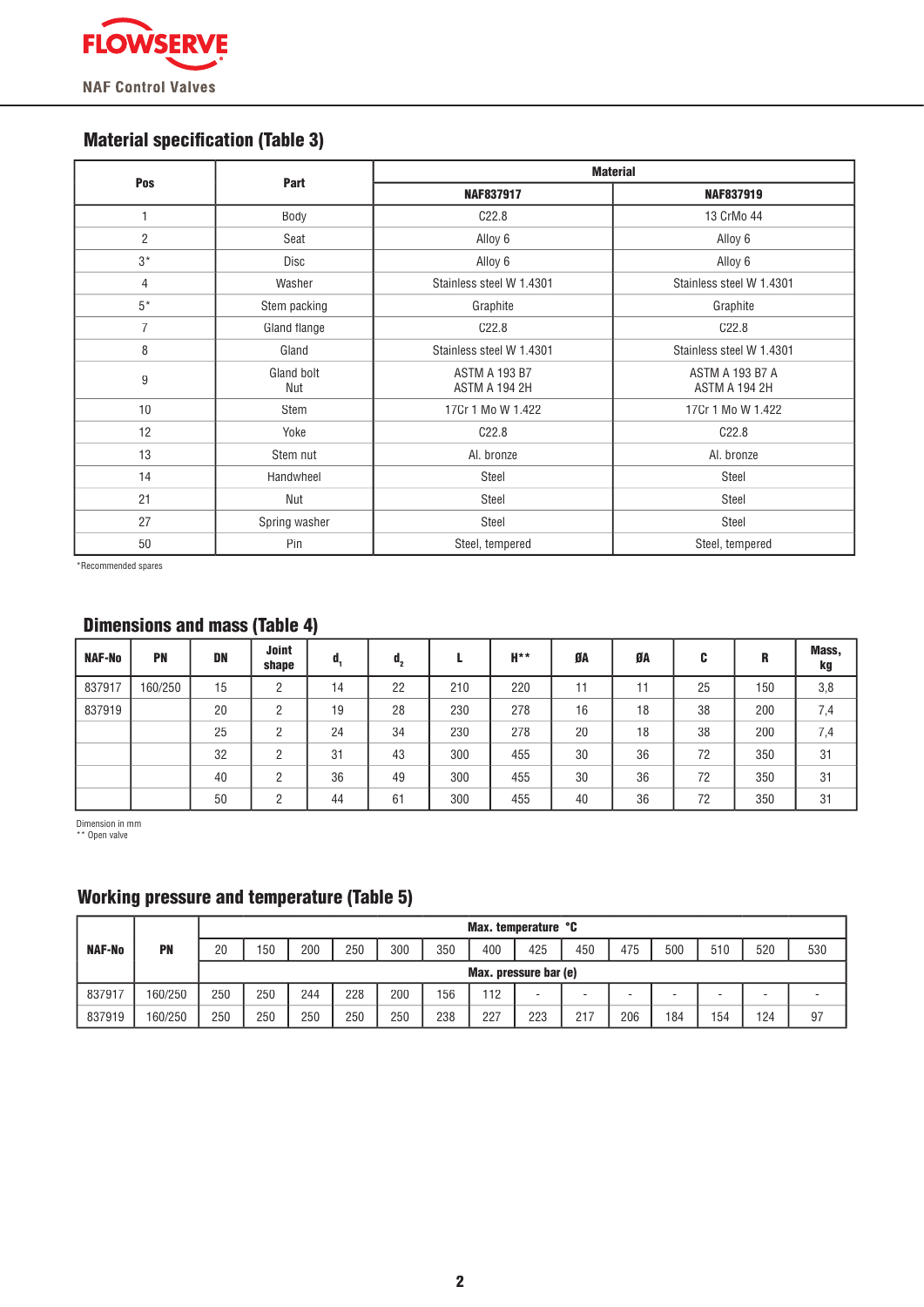

### Accessories



This valve type can be supplied with electrical or mechanical position indication, pneumatic or electric actuator, a locking device for open-closed position. See below.

#### **Variants**

Stop valve version, with control disc and globe check valve, see Fk 20.721, 20.722 and 30.721. All versions are also available in ANSI standard format.

The valves are also available in PN 400 and 640 and in stainless steel.

Contact NAF for further information.

#### **Marking**

The valves are marked with the NAF No., PN, DN, material, part No. and an arrow indicating the direction of flow.